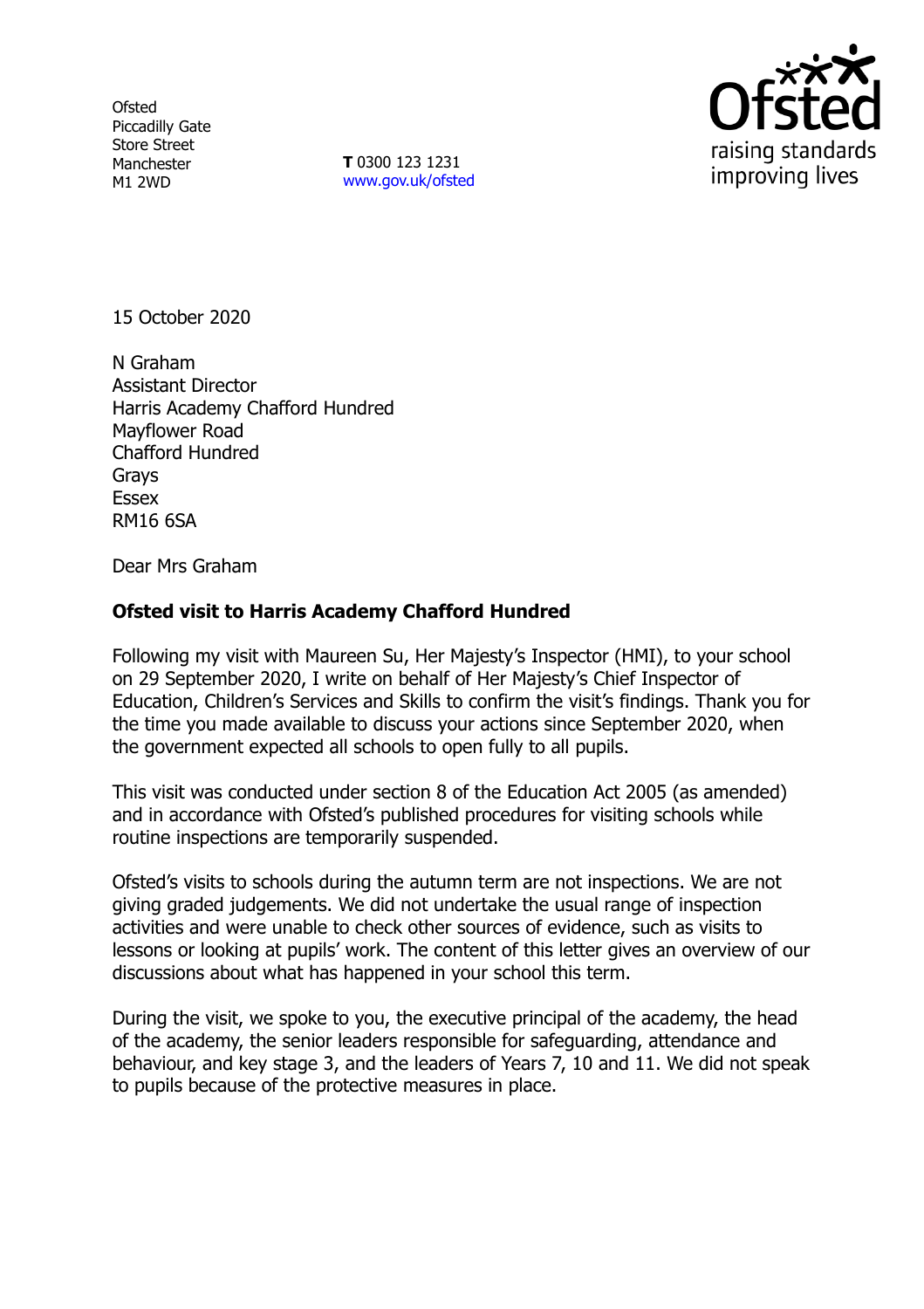

## **Context**

Her Majesty's Chief Inspector of Education, Children's Services and Skills is leading Ofsted's work into how England's education system is managing the return to full education for pupils following an extended break in formal schooling due to the COVID-19 (coronavirus) pandemic.

In undertaking this focused work, HMI are visiting a broad range of schools. HMI will visit a sample of:

- approximately 1,200 schools across all Ofsted grades (outstanding, good, requires improvement and inadequate)
- maintained schools, academies and free schools, special schools and centres of alternative provision, including those in cities, and coastal, town or rural communities.

The information from this visit will feed into Ofsted's national reporting so that the insights can be shared with the government and the education sector. We did not find any significant concerns during the visit. In such a case, an inspection report would be published on our website and available to parents and carers.

We did not consider your response to COVID-19 during the spring and summer terms 2020, when the school was not open to all pupils.

## **From this visit, inspectors noted that:**

- The school opened full time to all pupils on Friday 11 September 2020. Prior to this, pupils attended school on a rolling programme of two-hour sessions to learn about the new rules and procedures. Students in Years 12 and 13 attend lessons on site on two or three longer days per week and learn additional work remotely on the days they do not attend school.
- **Pupils'** attendance is similar to that in the same period last year.
- All pupils are studying the full range of subjects that were on offer prior to the school closure. Due to site restrictions, pupils are currently unable to undertake some practical components in some subjects, such as singing in music. Leaders plan to deliver these aspects later in the year.
- In the summer term, pupils undertook tests in all subjects to help teachers identify gaps in pupils' knowledge and understanding. Teachers are adjusting their plans to revisit learning as well as deliver the current curriculum.
- Several pupils from different year groups undertook a summer programme of 10 one-hour sessions to help them catch up. Year 11 pupils are receiving mathematics and English tuition.
- In Year 7, teachers are revisiting some mathematics content from Year 6 as a result of teachers' checks on pupils' knowledge and understanding. Online safety